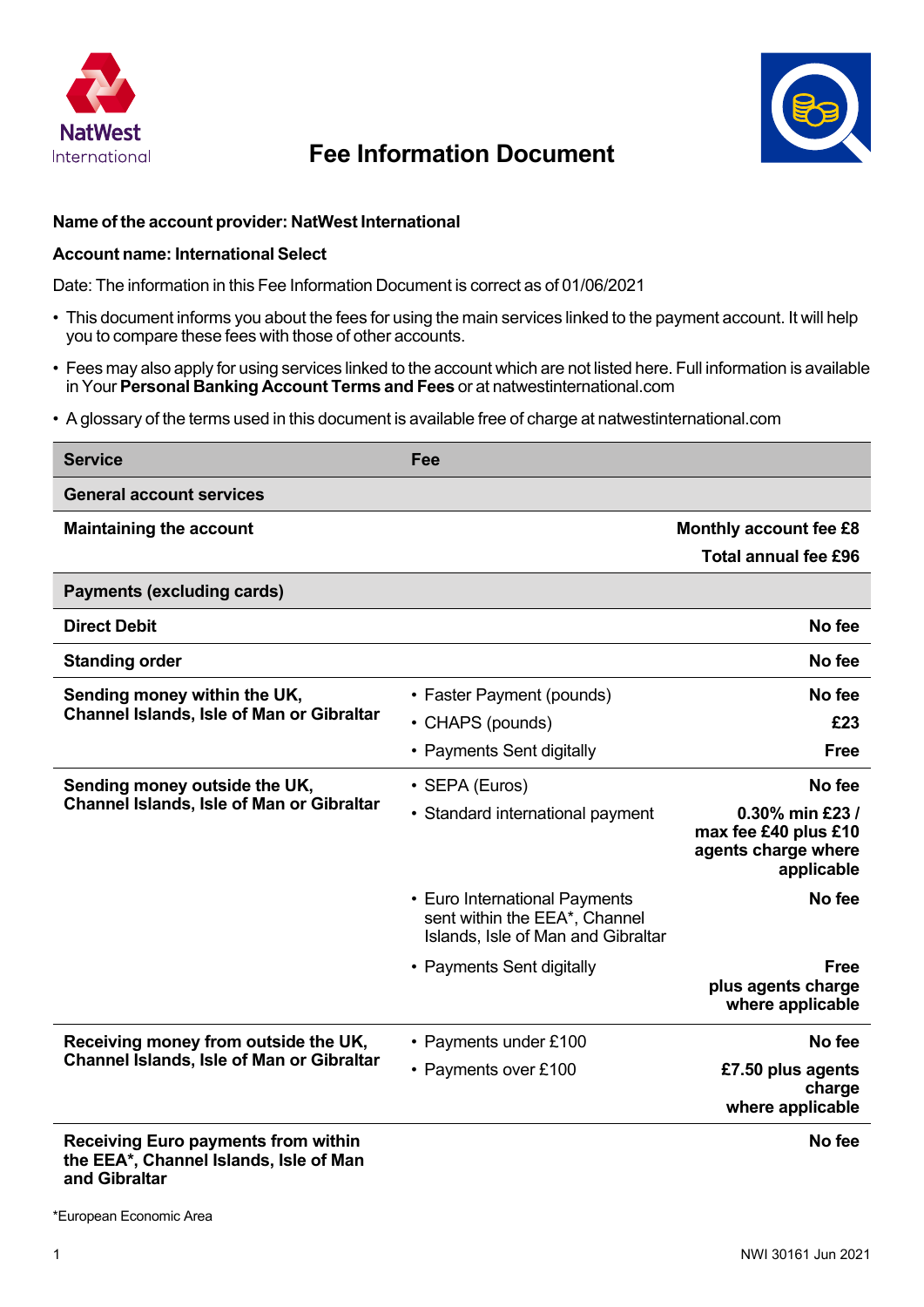| <b>Cards and cash</b>                                                                                       |                                                                                                                                                                                                             |                            |
|-------------------------------------------------------------------------------------------------------------|-------------------------------------------------------------------------------------------------------------------------------------------------------------------------------------------------------------|----------------------------|
| Cash withdrawal in pounds in the UK,<br><b>Channel Islands, Isle of Man or Gibraltar</b>                    |                                                                                                                                                                                                             | No fee                     |
| Cash withdrawals in foreign currency<br>outside the UK, Channel Islands, Isle of<br><b>Man or Gibraltar</b> | • Non-Sterling Transaction Fee                                                                                                                                                                              | 2.75% of withdrawal        |
| Debit card payment in pounds                                                                                |                                                                                                                                                                                                             | No fee                     |
| Debit card payment in a foreign currency                                                                    | • Non-Sterling Transaction Fee                                                                                                                                                                              | 2.75% of transaction       |
| <b>Overdrafts and related services</b>                                                                      |                                                                                                                                                                                                             |                            |
| <b>Arranged overdraft</b>                                                                                   | • Arranged Overdraft Usage<br>Fee (per monthly charging<br>period); and                                                                                                                                     | £6                         |
|                                                                                                             | • Arranged overdraft interest                                                                                                                                                                               | 19.89% EAR                 |
|                                                                                                             | <b>Arranged Overdraft Usage</b><br>Fees and arranged overdraft<br>interest will only be charged<br>if you use your arranged<br>overdraft by more than £10                                                   |                            |
| <b>Unarranged overdraft</b>                                                                                 | • Unarranged Overdraft<br>Usage Fee                                                                                                                                                                         | £8 per day*                |
|                                                                                                             | <b>Unarranged Overdraft Usage</b><br>Fees will be charged if an<br>unarranged overdraft of more<br>than £10 is created on your<br>account (9 fees per charging<br>period $(E72)$                            |                            |
| Refusing a payment due to lack of funds                                                                     | • Unpaid Transaction Fee                                                                                                                                                                                    | £8 per charging<br>period* |
|                                                                                                             | <b>Unpaid Transaction Fees will</b><br>be charged if you instruct a<br>payment that would create<br>an unarranged overdraft and<br>we decide not to make the<br>payment (1 fee per charging<br>period (£8)) |                            |
| Allowing a payment despite a lack of funds                                                                  |                                                                                                                                                                                                             | No fee                     |

\*We won't charge you more than £80 in a monthly charging period for an unarranged overdraft or any unpaid transactions.

## **Other services**

**Cancelling a cheque** Stopping a cheque (unless it has been lost or stolen)

**£10**